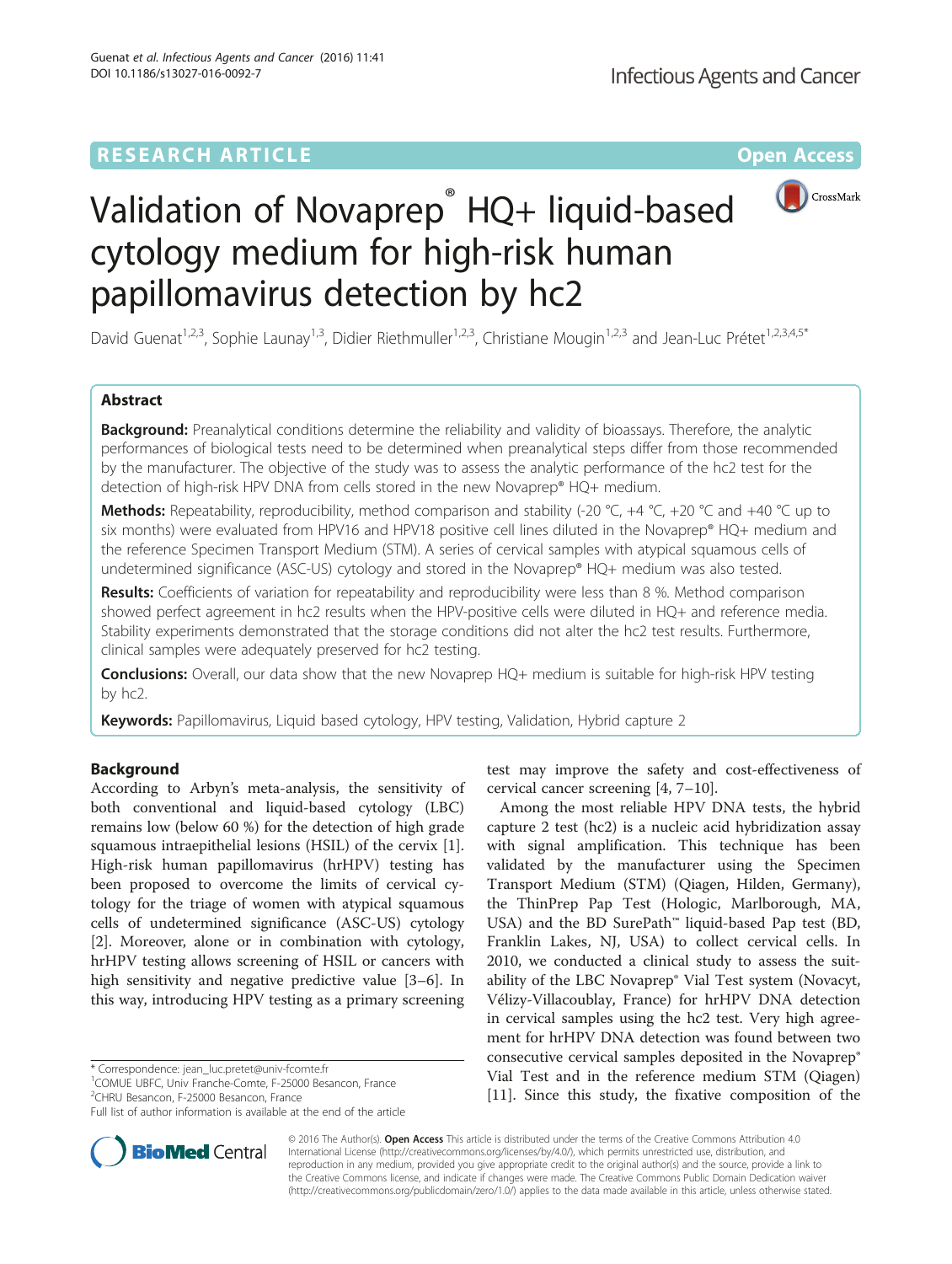Novaprep® system has been slightly modified and the product is now called Novaprep® HQ+ Orange. The objective of this study was to assess whether the modifications of the Novaprep LBC medium impact the performance of the hc2 assay to detect hrHPV DNA. A comprehensive evaluation of repeatability, reproducibility, method comparison and stability was conducted to identify potential sources of variation and interference.

# Methods

# Cell lines

The human Ca Ski (HVP16, 400 to 600 copies per cell) and SiHa (HVP16, 1 to 2 copies per cell) cell lines, the HeLa (HPV18, 20 to 40 copies per cell) cell line and the HPV negative C33-A cell line were obtained from ATCC (Manassas, VA, USA) and routinely tested for the presence of HPV in our laboratory. Ca Ski and SiHa cells were maintained at 37 °C (5 %  $CO<sub>2</sub>$ ) in complete RPMI or DMEM respectively (Lonza, Levallois-Perret, France) supplemented with 10 % fetal bovine serum (FBS; Lonza),  $5x10^4$  U/L penicillin/streptomycin (Lonza) and 2 mM L-glutamine (Lonza). HeLa and C33-A cells were grown in complete EMEM (Lonza) supplemented with 10 % FBS,  $5x10^4$  U/L penicillin/streptomycin and 2 mM L-glutamine.

HPV positive and HPV negative cells were diluted at indicated concentrations in the STM (Digene/Qiagen, Courtaboeuf, France) as reference medium and in the Novaprep® HQ+ Orange medium (Novacyt, Vélizy-Villacoublay, France), an alcohol-based fixative primarily dedicated to liquid-based cytology. Because pretreatment of viscous samples with dithiothreitol (DTT), a mucolytic agent, may be recommended to provide mucus-free singlecell suspensions, Novacyt also provided the Novaprep® HQ+ orange containing 0.03 % DTT. For convenience, the Novaprep® HQ+ medium without DTT will be referred to as  $HQ + A$  and the Novaprep®  $HQ +$  medium with DTT will be referred to as HQ + B.

# Cervical samples

Three hundred and twenty two consecutive samples collected at the endocervical-ectocervical junction with a cytobrush, conserved in Novaprep<sup>®</sup> HQ+ Orange medium and with an ASC-US diagnosis were routinely tested for hrHPV with the Digene hc2 High-Risk HPV DNA Test (Qiagen). All samples were stored in a biobank approved by the local ethics committee (Comité de Protection des Personnes Est II), and for which a declaration of collection and storage of human samples for research use has been lodged with the French Ministry of Higher Education and Research (Ministère de l'Enseignement Supérieur et de la Recherche) (declaration number DC-2014-2086).

# Repeatability and reproducibility

Repeatability of hc2 testing was assessed by calculating the mean, the standard deviation (SD), and the coefficient of variation (CV) of relative light units/cutoff (RLU/CO) from 14 replicates prepared extemporaneously with medium  $HQ + A$  and medium  $HQ + B$ . This assessment was conducted using three concentration levels of HPV16 + cells (corresponding to  $1.25x10^5$  and  $1.25x10^6$  SiHa cells and  $6.25x10^4$  Ca Ski cells per mL) and HPV18 + cells (corresponding to  $3.12 \times 10^4$ ,  $6.25 \times 10^4$ and  $6.25x10^5$  HeLa cells per mL) expected to give clinically relevant RLU/CO values. Assessment of the reproducibility of hc2 testing was conducted using three different batches of  $HQ + A$  and  $HQ + B$  media (namely HQ+ A1; HQ+ A2; HQ+ A3; HQ+ B1; HQ+ B2; HQ+ B3). Fourteen replicates of  $1.25x10^5$  SiHa cells/mL were prepared extemporaneously with the different batches of media. The mean, SD and CV of RLU/CO were calculated from 42 replicates for each media.

# Method comparison

Method comparison was conducted using six HPV16 positive samples and 6 HPV negative samples prepared extemporaneously with the reference medium STM and with  $HQ + A$  and  $HQ + B$  media. HPV positive samples consisted of  $5x10^4$  and  $2.5x10^4$  Ca Ski cells/mL and  $2.5x10^6$ ,  $1.25x10^6$ ,  $6x10^5$  and  $3x10^5$  SiHa cells/mL. The HPV negative C33-A cells were used to obtain  $2.5 \times 10^6$ ,  $1.25x10^6$  and  $6x10^5$ ,  $3x10^5$ ,  $1.5x10^5$  and 0 cells/mL. Each sample was analyzed in duplicate. The sensitivity and specificity of hrHPV detection were calculated for each medium.

## **Stability**

For stability, the effect of time and temperature of storage was analyzed using freshly prepared SiHa cells  $(1.7x10^5 \text{ cells/mL})$  stored in the three batches of HQ + A and  $HQ + B$  media up to 6 months at 18 to 25 °C (hc2 analysis was performed at weeks 0, 2, 4, 6, 8, 10, 12, 16, 24 and 28) and at -15 to -30  $°C$  (hc2 analysis at weeks 2, 4 and 28) and up to 3 months at 2 to 8 and 40 °C (hc2 analysis at weeks 2, 4, 6, 8, 10, 12 and 16).

### Human papillomavirus DNA detection

High-Risk HPV DNA testing was performed with the hc2 High-Risk HPV DNA Test® (Qiagen/Digene) according to the manufacturer's instructions. For the denaturation step, the protocol dedicated to samples collected in the PreservCyt solution was applied to cellular samples (cell lines or cervical samples) collected in Novaprep® HQ+ Orange media without and with DTT. Briefly, 0.1 volume of sample conversion buffer (Qiagen) was added to each tube containing 1 mL of HPV positive or HPV negative cells collected and stored in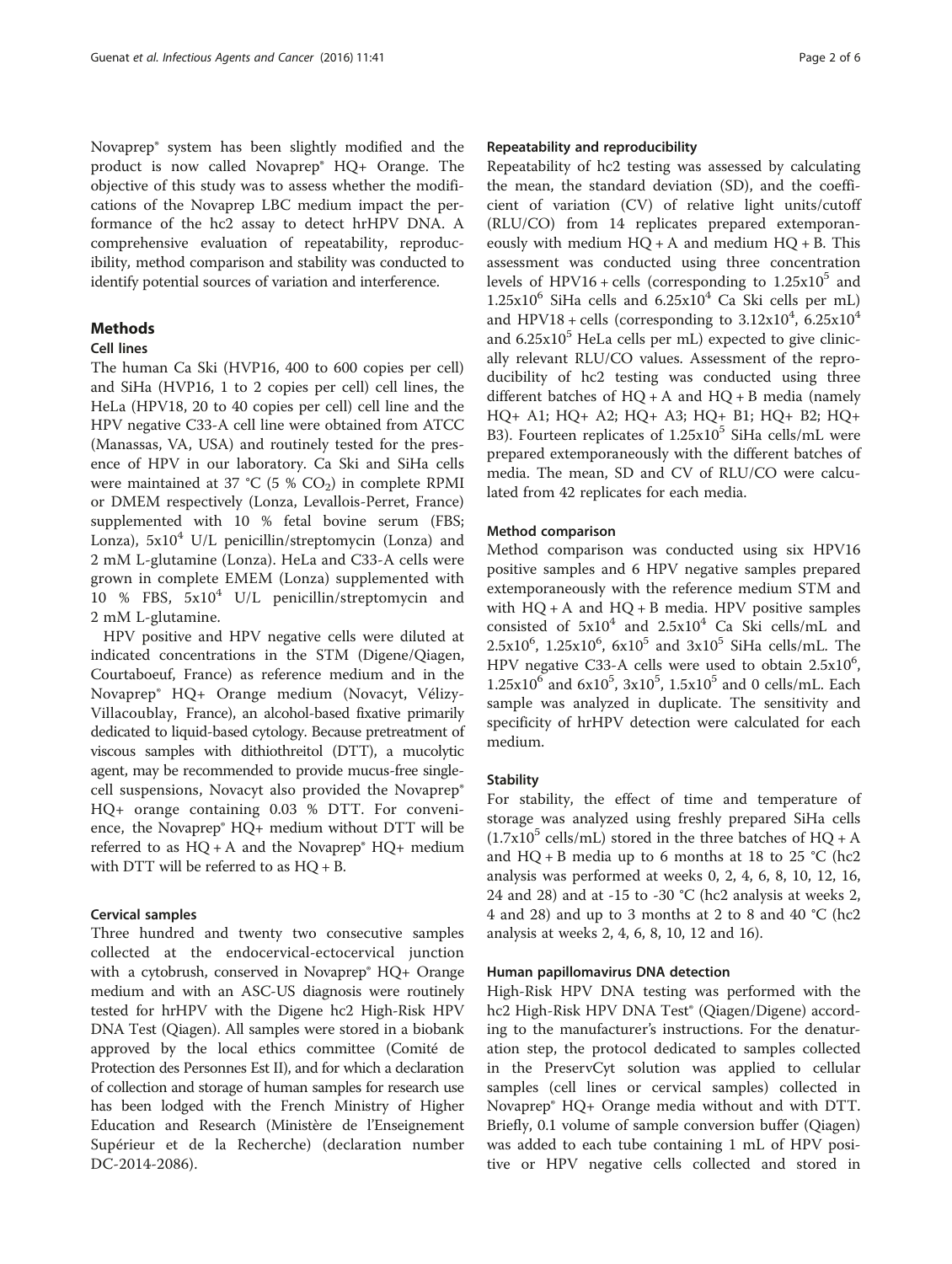|             | Mean RLU/CO | <b>SD</b> | CV% |
|-------------|-------------|-----------|-----|
| HPV16 HQ+ A |             |           |     |
| Low         | 32          | 1.4       | 4.3 |
| Medium      | 231         | 10.5      | 4.5 |
| High        | 2780        | 69.9      | 2.5 |
| HPV16 HQ+ B |             |           |     |
| Low         | 35          | 1.3       | 3.7 |
| Medium      | 247         | 12.5      | 5.1 |
| High        | 2953        | 69.6      | 2.4 |
| HPV18 HQ+ A |             |           |     |
| Low         | 9           | 0.7       | 7.6 |
| Medium      | 18          | 0.8       | 4.1 |
| High        | 146         | 7.0       | 4.8 |
| HPV18 HQ+ B |             |           |     |
| Low         | 11          | 0.5       | 4.6 |
| Medium      | 21          | 1.1       | 5.5 |
| High        | 158         | 8.4       | 5.3 |

Table 1 Repeatability analysis of HPV16 and HPV18 DNA by hc2

RLU/CO relative light units/cutoff, SD standard deviation, CV coefficient of variation,  $HQ+ A$  Novaprep® HQ+ medium without DTT,  $HQ + B$  Novaprep® HQ+ medium with DTT

Novaprep®HQ+ orange. After vortexing, cells were centrifuged at 2900 g for 15 min ( $\pm$ 2 min) and supernatant was carefully decanted. Then 300 μL (1 mL for the method comparison) of Specimen Transport Medium/ Denaturing Reagent mixture (in a 2:1 ratio) was added to cell pellets that were resuspended by vortexing. The denaturation step was conducted for 15 min at 65 °C, then specimens were vortexed and incubated at 65 °C for another 30 min. A 75 μL aliquot of denatured samples was processed for hybridization as recommended by the manufacturer. All experiments were conducted with the same batch of hc2 High-Risk HPV DNA Test<sup>®</sup>.

## Results

Means, SD and CV for repeatability and reproducibility are presented in Tables 1 and 2 respectively. The CV for repeatability varied from 2.4 to 7.6 % according to the media tested and the genotype detected. As regards

reproducibility, the CV were in the same range as those obtained for repeatability, namely 6 % for the three batches of medium  $HO + A$  and 8 % for the three batches of medium HQ + B. As a whole, these CV were very satisfactory and were lower than the CV proposed by the manufacturer for their internal Quality Control (25 %).

For method comparison, the ability of the hc2 test to assign the sample status without error was assessed from HPV16 positive and HPV negative cells diluted in HQ + A and HQ + B media in comparison with cells diluted in the STM reference medium. As shown in Table [3](#page-3-0), all HPV16 positive samples gave a RLU/CO > 1 and all HPV negative samples gave a  $RLU/CO < 1$ , regardless of the medium. Accordingly, the sensitivity and specificity of the hc2 test for hrHPV DNA detection from cells diluted in HQ + A and  $HQ + B$  media were 100 %, as was the case for cells diluted in STM. Furthermore, the non-parametric Friedman test showed that the RLU/CO values given by HPV positive samples did not differ according to the medium used to collect cells.

hrHPV DNA stability was tested at four different temperatures, two of which corresponded to worst-case conditions (between -15 to -30 and +40 °C). As shown in Table [4,](#page-3-0) the RLU/CO values given by the hc2 test were very similar over the entire duration of the experiment, irrespective of the medium, batch and storage temperature. We observed slightly lower RLU/CO values for cells collected in the medium with DTT and stored at 4 °C than for other conditions.

Among the 322 cytology samples from women with atypical squamous cells of undetermined significance (ASC-US), 204 were hrHPV positive and 118 were hrHPV negative.

## **Discussion**

Accreditation of medical laboratories according to ISO 15189 standards is becoming a requirement for medical laboratories throughout Europe [[12](#page-5-0)]. This implies that laboratory procedures, which include the preanalytical steps, must be validated and verified before applied for clinical testing, in order to ensure reliable results. Indeed, evaluations of biological tests, independently from the manufacturers, are crucial to choose the most appropriate test [[13\]](#page-5-0).

Table 2 Reproducibility analysis of HPV16 DNA by hc2 using 3 batches of medium A and B

| Batches            | $HO+ A1$ | $HQ+ A2$ | $HO+ A3$ | $HQ + B1$ | $HQ + B2$ | $HQ + B3$ |
|--------------------|----------|----------|----------|-----------|-----------|-----------|
| Mean (each series) | 27       |          | 29       | 30        | 29        | 29        |
| Mean all series    |          | 28       |          |           | 29        |           |
| SD all series      |          |          |          |           | 2.4       |           |
| CV%                |          |          |          |           |           |           |
|                    |          |          |          |           |           |           |

Abbreviations as in Table 1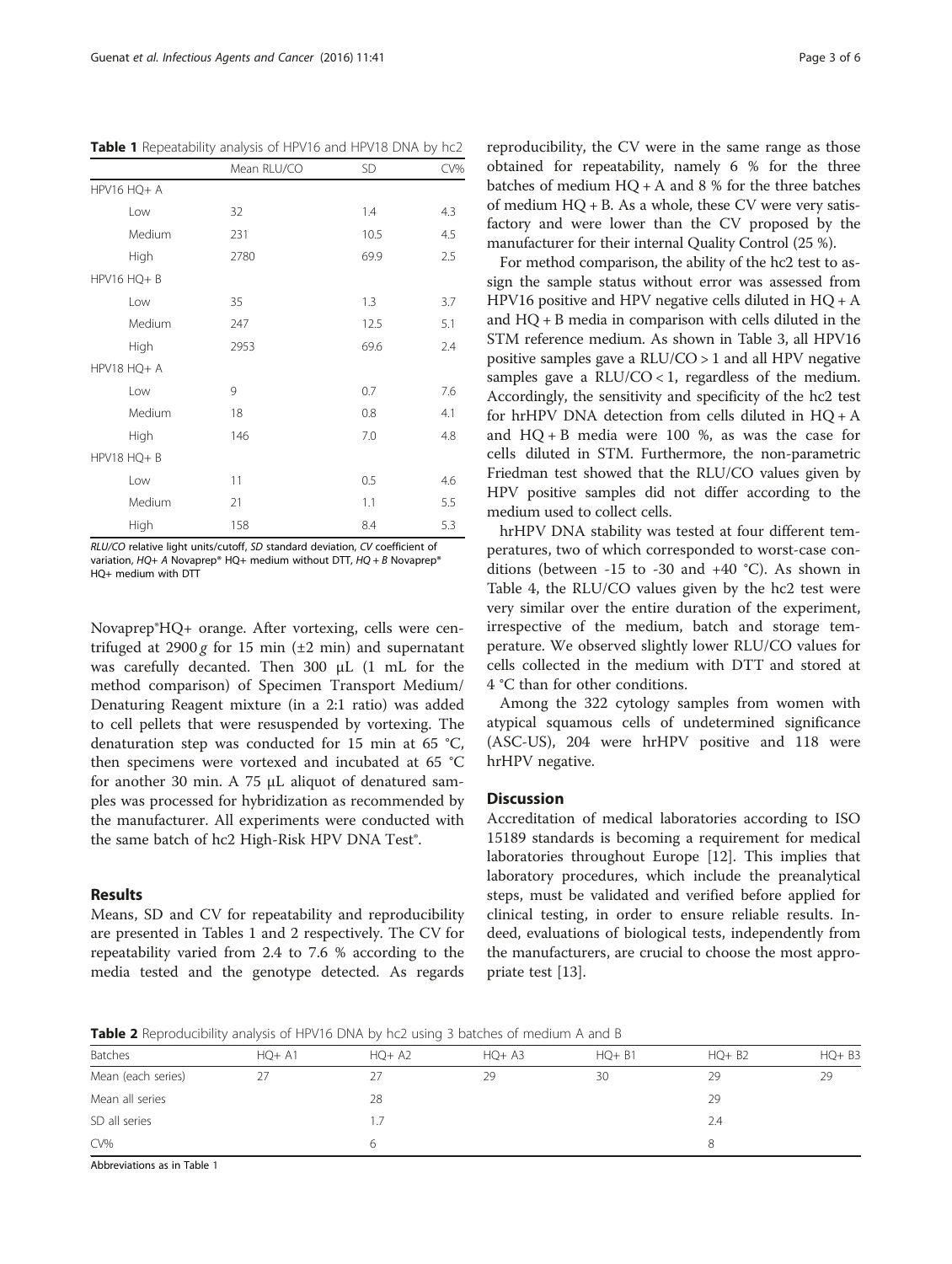#### <span id="page-3-0"></span>Table 3 Method comparison

|                        |     | hc2 |       |
|------------------------|-----|-----|-------|
|                        | Pos | Neg | Total |
| STM pos                | 12  | 0   | 12    |
| STM neg                | 0   | 12  | 12    |
| total                  | 12  | 12  |       |
| HQ+ A pos              | 12  | 0   | 12    |
| HQ+ A neg <sup>a</sup> | 0   | 11  | 11    |
| total                  | 12  | 11  |       |
| $HQ + B$ pos           | 12  | 0   | 12    |
| HQ+ B neg              | 0   | 12  | 12    |
| total                  | 12  | 12  |       |
|                        |     | Se  | Sp    |
| <b>STM</b>             |     | 100 | 100   |
| $HQ+A$                 |     | 100 | 100   |
| $HQ + B$               |     | 100 | 100   |

Pos positive, Neg negative

<sup>a</sup>One missing sample due to error in distribution

Se sensitivity, Sp specificity

 $HQ + A$  Novaprep® HQ+ medium without DTT,  $HQ + B$  Novaprep® HQ+ medium with DTT

According to the manufacturer, the hc2 test has CE In Vitro Diagnostics (IVD) certification for cell samples harvested in 3 media, namely STM (Qiagen), PreservCyt (Hologic) and SurePath (BD). Some studies have reported the potential use of cell samples processed with different liquid-based cytology media for hrHPV testing by hc2 [[11](#page-5-0), [14](#page-5-0)–[17](#page-5-0)]. We report here that the performance characteristics of the hc2 assay are appropriate for its intended use with cells stored in the new Novaprep® HQ+ medium with or without DTT. Thus, pretreatment of cervical smears with a mucolytic agent (DTT up to 0.03 %) to obtain single-cell suspensions does not alter the specimen for further hrHPV DNA testing by hc2. In the

Table 4 Stability of samples diluted in media A and B

same way, the adjunct of glacial acetic acid (GAA) in LBC specimen to lyse red blood cells has been evaluated and studies confirmed that GAA pretreatment had no significant impact on analytical and clinical performance of HPV tests [[18](#page-5-0)–[20\]](#page-5-0).

To identify potential sources of variation and/or interference due only to fixatives, each series of experiments (repeatability, reproducibility, method comparison and stability) was conducted using unique batches of cells and hc2 kits from the same batch number.

The coefficients of variation of the hc2 test ranged from 2.4 to 7.6 % for repeatability and 6 to 8 % for reproducibility. Such CVs are very satisfactory. Indeed, they are lower than 25 %, the maximum CV value that may be allowed within each series of samples to validate the test in quality controls. Moreover, the CVs observed here are lower than the value obtained with our own internal quality control, namely 18 %.

The method comparison made it possible to assess the robustness of hrHPV DNA detection by hc2 with cell samples prepared with Novaprep® HQ+ orange with or without DTT, in comparison with cells samples prepared with STM. Again, the results were more than adequate. hrHPV detection was as efficient with cells diluted in the two Novaprep $^{\circ}$  HQ+ orange media (A and B) as with cells diluted in STM. Furthermore, no cell samples stored in Novaprep® HQ+ orange medium and known to be positive or negative for the target were misclassified (false positive or false negative) after hrHPV DNA testing with the hc2 test.

Ensuring the stability of cervical samples is mandatory, since HPV testing may be delayed. Indeed, screening algorithms recommend hrHPV DNA testing as a triage test for women with cytological abnormalities. This is the case in France, where reflex HPV is an option following ASC-US cytology. Furthermore, in some situations,

| Weeks          |                | RLU/CO |    |           |                |                |                |              |                |                |                |                |                |    |                |                |                |                  |                |    |                |                |                |                |
|----------------|----------------|--------|----|-----------|----------------|----------------|----------------|--------------|----------------|----------------|----------------|----------------|----------------|----|----------------|----------------|----------------|------------------|----------------|----|----------------|----------------|----------------|----------------|
|                | 18 °C to 25 °C |        |    |           |                |                |                | 2 °C to 8 °C |                |                |                |                | 40 °C          |    |                |                |                | -15 °C to -30 °C |                |    |                |                |                |                |
|                | A <sub>1</sub> | A2     | A3 | <b>B1</b> | B <sub>2</sub> | B <sub>3</sub> | A <sub>1</sub> | A2           | A <sub>3</sub> | B <sub>1</sub> | B <sub>2</sub> | B <sub>3</sub> | A <sub>1</sub> | A2 | A <sub>3</sub> | B <sub>1</sub> | B <sub>2</sub> | B <sub>3</sub>   | A <sub>1</sub> | A2 | A <sub>3</sub> | B <sub>1</sub> | B <sub>2</sub> | B <sub>3</sub> |
| $\mathbf{0}$   | 41             | 42     | 36 | 37        | 37             | 39             |                |              |                |                |                |                |                |    |                |                |                |                  |                |    |                |                |                |                |
| 2              | 51             | 48     | 45 | 36        | 47             | 62             | 49             | 52           | 48             | 36             | 41             | 41             | 51             | 67 | 51             | 48             | 59             | 48               | 52             | 46 | 46             | 48             | 50             | 48             |
| $\overline{4}$ | 51             | 42     | 47 | 44        | 46             | 53             | 54             | 49           | 44             | 36             | 45             | 43             | 53             | 54 | 50             | 49             | 39             | 43               | 47             | 45 | 48             | 49             | 57             | 50             |
| 6              | 49             | 51     | 46 | 46        | 46             | 50             | 53             | 52           | 52             | 31             | 35             | 35             | 47             | 44 | 52             | 45             | 49             | 45               |                |    |                |                |                |                |
| 8              | 51             | 54     | 50 | 41        | 50             | 43             | 48             | 55           | 40             | 35             | 38             | 32             | 54             | 49 | 55             | 40             | 46             | 52               |                |    |                |                |                |                |
| 10             | 41             | 41     | 42 | 38        | 36             | 38             | 41             | 45           | 39             | 28             | 36             | 33             | 42             | 40 | 42             | 40             | 42             | 38               |                |    |                |                |                |                |
| 12             | 45             | 42     | 43 | 35        | 40             | 47             | 49             | 40           | 46             | 29             | 33             | 29             | 50             | 47 | 47             | 37             | 43             | 42               |                |    |                |                |                |                |
| 16             | 48             | 52     | 50 | 42        | 43             | 33             | 49             | 51           | 47             | 34             | 31             | 36             | 49             | 48 | 42             | 44             | 47             | 42               |                |    |                |                |                |                |
| 24             | 34             | 33     | 33 | 33        | 29             | 31             |                |              |                |                |                |                |                |    |                |                |                |                  |                |    |                |                |                |                |
| 28             | 44             | 43     | 42 | 43        | 39             | 36             |                |              |                |                |                |                |                |    |                |                |                |                  | 43             | 45 | 42             | 40             | 40             | 43             |
|                |                |        |    |           |                |                |                |              |                |                |                |                |                |    |                |                |                |                  |                |    |                |                |                |                |

RLU/CO relative light units/cutoff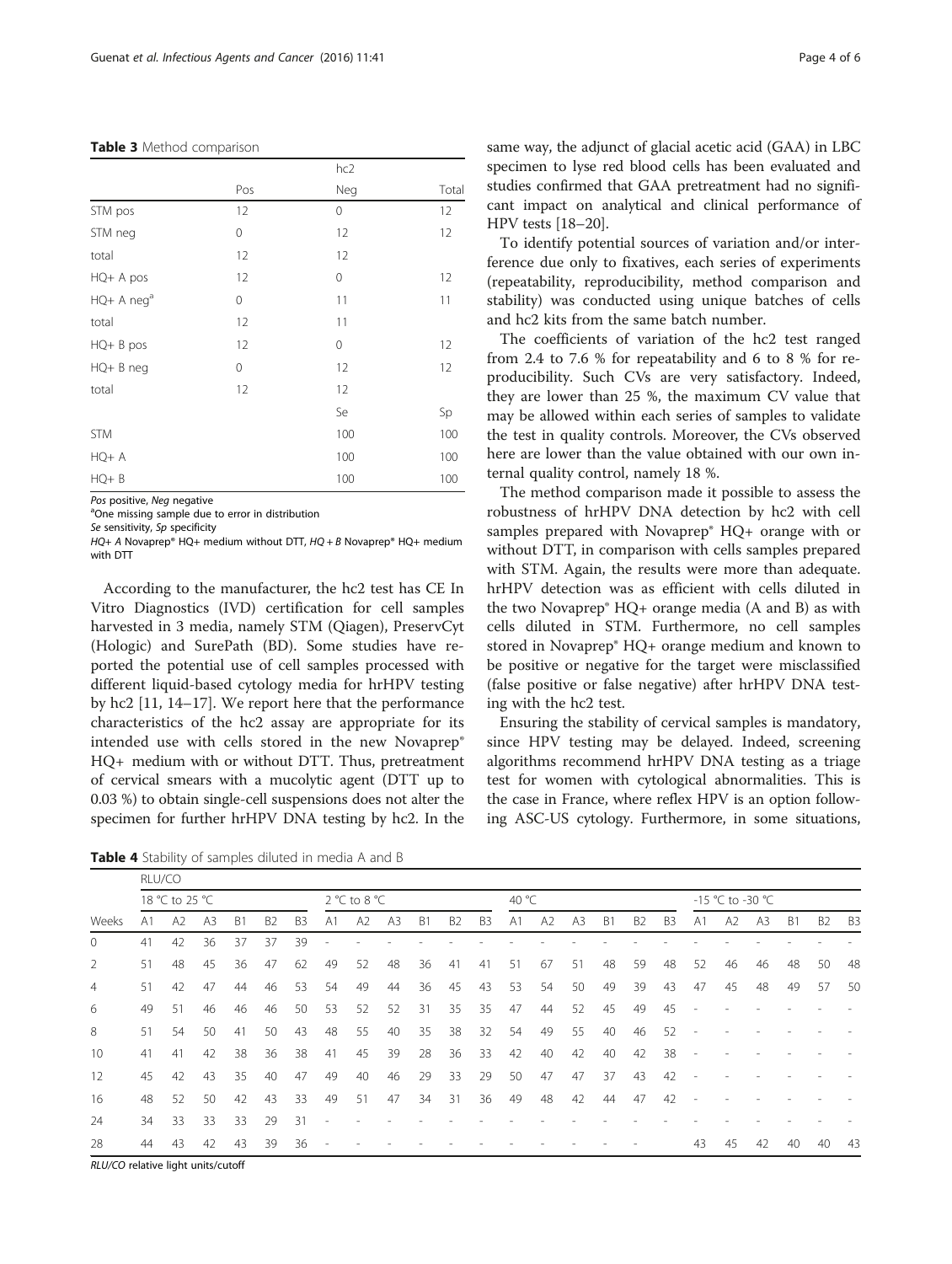<span id="page-4-0"></span>samples must be shipped to a distant molecular biology laboratory in charge of hrHPV testing. The stability experiment conducted in this study demonstrates that both  $HQ + A$  and  $HQ + B$  media adequately preserve hrHPV DNA and allow for its efficient detection with hc2 up to 6 months at room temperature (18-25 °C), and up to 3 months in refrigerated conditions (+4 °C). Moreover, excellent stability was demonstrated in the two "worst-case" scenarios, namely samples stored betwen -15°C to -30°C for 6 months and at  $+40$  °C for 3 months. The Novaprep® HQ+ orange media with or without DTT are particularly well adapted for countries with a tropical or equatorial climate, where air-conditioning may not be systematically available. In a practical point of view, the rate of hrHPV detection from cervical samples with ASC-US cytology stored in the Novaprep® HQ+ LBC medium was 63 %. This rate, similar to that published with ASC-US samples stored in SurePath media [\[21\]](#page-5-0), indicates a good hrHPV DNA preservation.

The robustness of the Novaprep HQ+ medium for hrHPV DNA detection was also recently demonstrated with the real-time PCR based Cobas® 4800 HPV test [[22\]](#page-5-0). Although the study by Khiri, as well as our own results, suggest that it would be possible to use cells collected in Novaprep® HQ+ orange medium for hrHPV DNA detection by molecular testing, this does not by any means exempt each individual laboratory from the need to verify/validate the method according to ISO15189 standards before using this medium in routine practice. Furthermore, Hortlund et al. suggested that the clinical sensitivity of HPV test should be annually assessed to warrant high quality results [[23](#page-5-0)].

## Conclusion

This study provides evidence that the Novaprep® HQ+ orange medium does not alter viral DNA preservation and does not render cell samples inadequate for hrHPV DNA testing with hc2.

### Abbreviations

ASC-US, atypical squamous cells of undetermined significance; CV, coefficient of variation; DMEM, Dulbecco's Modified Eagle Medium; DTT, dithiothreitol; EMEM, Eagle's Minimal Essential Medium; FBS: Fetal Bovine Serum; GAA, glacial acetic acid; hc2, hybrid capture 2; HPV, human papillomavirus; hrHPV, high-risk human papillomavirus; HSIL, high grade squamous intraepithelial lesion; LBC, liquid-based cytology; RLU/CO, relative light units/cutoff; RPMI, Roswell Park Memorial Institute medium; SD, standard deviation; STM, specimen transport medium

#### Acknowledgements

We are indebted to Laurence Madoz and Evelyne Chézy for their excellent technical assistance with hc2 tests and to Alice Brunier-Baraquin for statistical analysis. The authors thank Fiona Ecarnot (EA3920, University Hospital Besancon, France) for editorial assistance.

#### Funding

The hc2 kits and Novaprep HQ+ orange media were provided by Novacyt. Part of this work was supported by grants from La Ligue Contre le Cancer (Comité du Doubs and CCIR-GE) and the Conseil Régional de Franche-Comté.

### Availability of data and material

Data supporting our findings can be found in EA3181, Laboratoire de Biologie Cellulaire et Moléculaire, Centre Hospitalier Régional Universitaire, Boulevard A Fleming, 25030 Besançon cedex.

#### Authors' contributions

CM, JLP conception and design of the work, SL, performed some experiments; DG, SL, CM, JLP analysis and interpretation of data; DG, JLP drafting of the manuscript; SL, DR, CM critical revision of the manuscript. All authors read and approved the final manuscript.

#### Competing interests

Grant from Novacyt to JLP.

# Consent for publication

Not applicable.

#### Ethics approval and consent to participate

All samples were stored in a biobank approved by the local ethics committee (Comité de Protection des Personnes Est II), and for which a declaration of collection and storage of human samples for research use has been lodged with the French Ministry of Higher Education and Research (Ministère de l'Enseignement Supérieur et de la Recherche) (declaration number DC-2014-2086).

#### Author details

<sup>1</sup>COMUE UBFC, Univ Franche-Comte, F-25000 Besancon, France. <sup>2</sup>CHRU Besancon, F-25000 Besancon, France. <sup>3</sup>EA 3181, LabEx LipSTIC ANR-11-LABX-0021, FED4234, F-25000 Besancon, France. <sup>4</sup>Inserm CIC 1431, F-25000 Besancon, France. <sup>5</sup>Laboratoire de Biologie Cellulaire et Moléculaire Centre Hospitalier Régional Universitaire, Boulevard A Fleming, 25030 Besançon cedex, France.

## Received: 4 May 2016 Accepted: 28 June 2016 Published online: 17 August 2016

#### References

- 1. Arbyn M, Bergeron C, Klinkhamer P, Martin-Hirsch P, Siebers AG, Bulten J. Liquid compared with conventional cervical cytology: a systematic review and meta-analysis. Obstet Gynecol. 2008;111:167–77.
- 2. Solomon D, Schiffman M, Tarone R, Group AS. Comparison of three management strategies for patients with atypical squamous cells of undetermined significance: baseline results from a randomized trial. J Natl Cancer Inst. 2001;93:293–9.
- 3. Mayrand MH, Duarte-Franco E, Rodrigues I, Walter SD, Hanley J, Ferenczy A, Ratnam S, Coutlee F, Franco EL, Canadian Cervical Cancer Screening Trial Study G. Human papillomavirus DNA versus Papanicolaou screening tests for cervical cancer. N Engl J Med. 2007;357:1579–88.
- 4. Riethmuller D, Ramanah R, Prétet JL, Mougin C. Integrating HPV testing for primary screening? J Gynecol Obstet Biol Reprod (Paris). 2008;37 Suppl 1:S139–151.
- 5. Ronco G, Giorgi-Rossi P, Carozzi F, Confortini M, Dalla Palma P, Del Mistro A, Ghiringhello B, Girlando S, Gillio-Tos A, De Marco L, Naldoni C, Pierotti P, Rizzolo R, Schincaglia P, Zorzi M, Zappa M, Segnan N, Cuzick J, New Technologies for Cervical Cancer screening Working G. Efficacy of human papillomavirus testing for the detection of invasive cervical cancers and cervical intraepithelial neoplasia: a randomised controlled trial. Lancet Oncol. 2010;11:249–57.
- 6. Sankaranarayanan R, Nene BM, Shastri SS, Jayant K, Muwonge R, Budukh AM, Hingmire S, Malvi SG, Thorat R, Kothari A, Chinoy R, Kelkar R, Kane S, Desai S, Keskar VR, Rajeshwarkar R, Panse N, Dinshaw KA. HPV screening for cervical cancer in rural India. N Engl J Med. 2009;360:1385–94.
- 7. Grce M, Davies P. Human papillomavirus testing for primary cervical cancer screening. Expert Rev Mol Diagn. 2008;8:599–605.
- 8. Popadiuk C, Gauvreau CL, Bhavsar M, Nadeau C, Asakawa K, Flanagan WM, Wolfson MC, Coldman AJ, Memon S, Fitzgerald N, Lacombe J, Miller AB. Using the Cancer Risk Management Model to evaluate the health and economic impacts of cytology compared with human papillomavirus DNA testing for primary cervical cancer screening in Canada. Curr Oncol. 2016;23:S56–63.